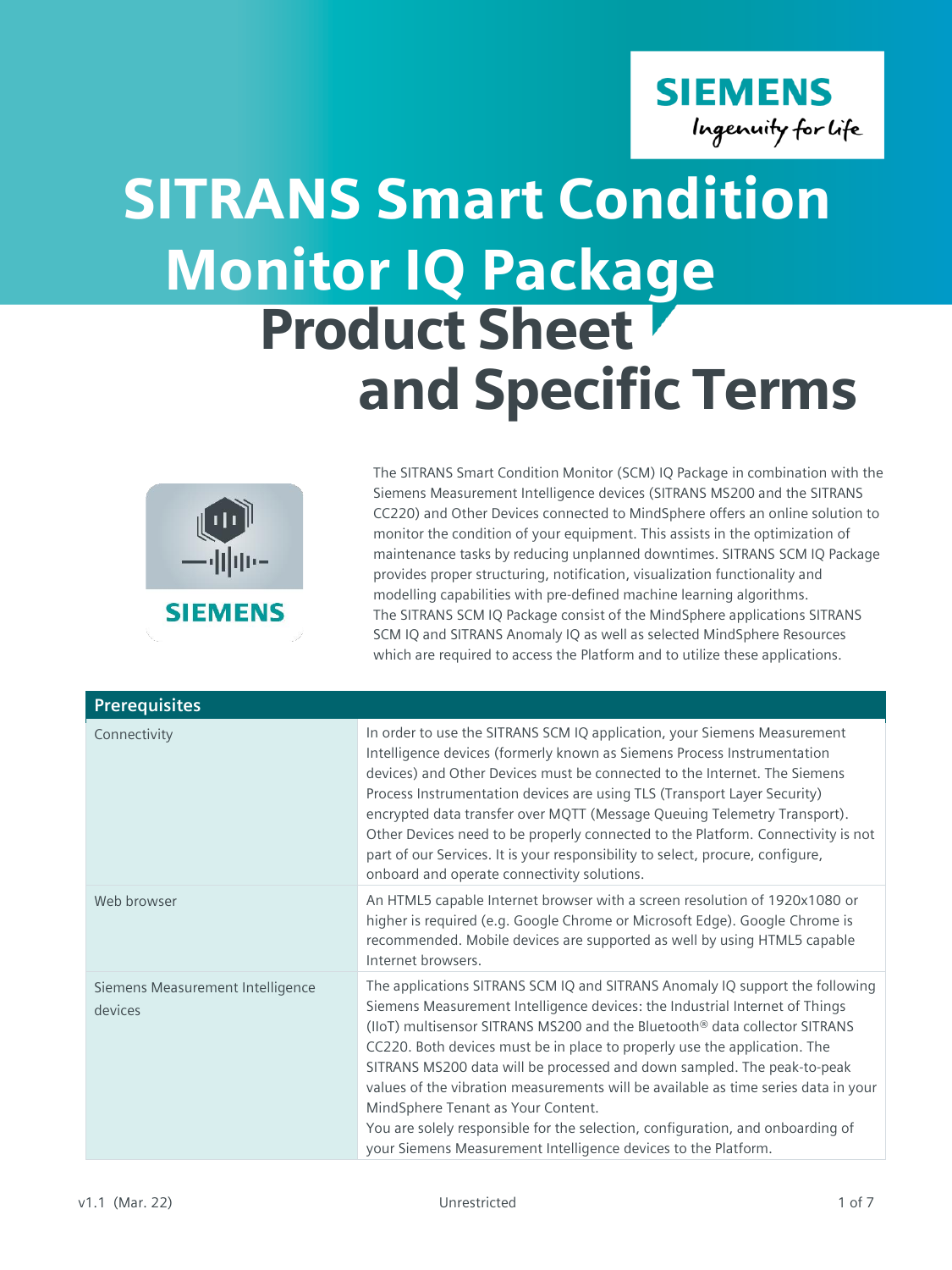| Other Devices | If the use of Other Devices is intended in SITRANS SCM IQ you need to connect<br>them to your MindSphere Tenant, make the data available as time series data<br>and map the data to a MindSphere asset. You are solely responsible for the<br>selection, configuration, and onboarding of Other Devices to your MindSphere<br>Tenant. |
|---------------|---------------------------------------------------------------------------------------------------------------------------------------------------------------------------------------------------------------------------------------------------------------------------------------------------------------------------------------|
|---------------|---------------------------------------------------------------------------------------------------------------------------------------------------------------------------------------------------------------------------------------------------------------------------------------------------------------------------------------|

| Description of SITRANS SCM IQ and SITRANS Anomaly IQ Applications |                                                                                                                                                                                                                                                                                                                                                                                                                                                                                                                                                                                                                                                                                                                                                                                                                                                                                                                                                                                                                                                                                                                                                                                                                                                                                                                                                                                                    |  |
|-------------------------------------------------------------------|----------------------------------------------------------------------------------------------------------------------------------------------------------------------------------------------------------------------------------------------------------------------------------------------------------------------------------------------------------------------------------------------------------------------------------------------------------------------------------------------------------------------------------------------------------------------------------------------------------------------------------------------------------------------------------------------------------------------------------------------------------------------------------------------------------------------------------------------------------------------------------------------------------------------------------------------------------------------------------------------------------------------------------------------------------------------------------------------------------------------------------------------------------------------------------------------------------------------------------------------------------------------------------------------------------------------------------------------------------------------------------------------------|--|
| SITRANS SCM IQ application                                        | The major functionalities of the SITRANS SCM IQ application included in the<br>SITRANS SCM IQ Package Base are:<br>• Automatic creation of asset type SITRANS MS and agent SITRANS MS<br>Connector to be used with Siemens Measurement Intelligence devices.<br>• Automatic creation of the aspect type generic_scmiq_anomalydetection to be<br>used with MindSphere assets of Other Devices.<br>• Establishing connection to SITRANS MS200 and SITRANS CC220 devices.<br>• Add or delete STRANS MS200 and SITRANS CC220 devices.<br>• Mapping of SITRANS MS200 devices to MindSphere assets.<br>• Configuration of Users and User groups which will receive notifications.<br>• Set and change the type of notification to email or SMS.<br>• View the SITRANS MS200 data connected to the Platform:<br>■ Temperature<br>■ X, Y, Z vibration data as peak-to-peak values<br>• Training of Prediction Models which will then be available for activation.<br>The major functionalities of the SITRANS SCM IQ application included in the<br>SITRANS SCM IQ Package Prediction Upgrade are:<br>• Activate and manage the Prediction Models to detect anomalies of the<br>equipment monitored by SITRANS MS200 or Other Devices (regarding<br>reliability of the Prediction Models, see "Prediction Models" below).<br>• Trigger notifications when anomalies are detected by the Prediction Models. |  |
| <b>SITRANS Anomaly IQ application</b>                             | The SITRANS Anomaly IQ application can be properly used only when Prediction<br>Models are activated. Activation of Prediction Models can be done by activating<br>the SITRANS SCM Package Prediction Upgrade within the SITRANS SCM IQ<br>application.<br>The major functionalities of the SITRANS Anomaly IQ application are:<br>• View detected anomalies and assign them to specific Users, if needed.<br>• Enter information for documentation of the detected anomalies which<br>describe the incidence and the solution of the incidence.<br>• Label the anomalies to take advantage of continuous classification of the<br>detected anomalies.<br>• Add labels for classification and approve them by an assigned reviewer.                                                                                                                                                                                                                                                                                                                                                                                                                                                                                                                                                                                                                                                                |  |

### **Description of MindSphere Resources**

The following MindSphere resources ("MindSphere Resources") are included in the SITRANS SCM IQ Package. These have been selected to ensure proper operation of SITRANS SCM IQ and SITRANS Anomaly IQ applications.

| <b>Base Tenant</b> | The Base Tenant provides you with a dedicated Account (also referred to as<br>"Tenant") on MindSphere. It enables you to login to your Account via the<br>respective URL provided by us and is required for use of the applications and<br>MindSphere Resources.<br>The Base Tenant includes 1 Admin User and provides you with the following |
|--------------------|-----------------------------------------------------------------------------------------------------------------------------------------------------------------------------------------------------------------------------------------------------------------------------------------------------------------------------------------------|
|                    | administration tools available on the MindSphere Launchpad:                                                                                                                                                                                                                                                                                   |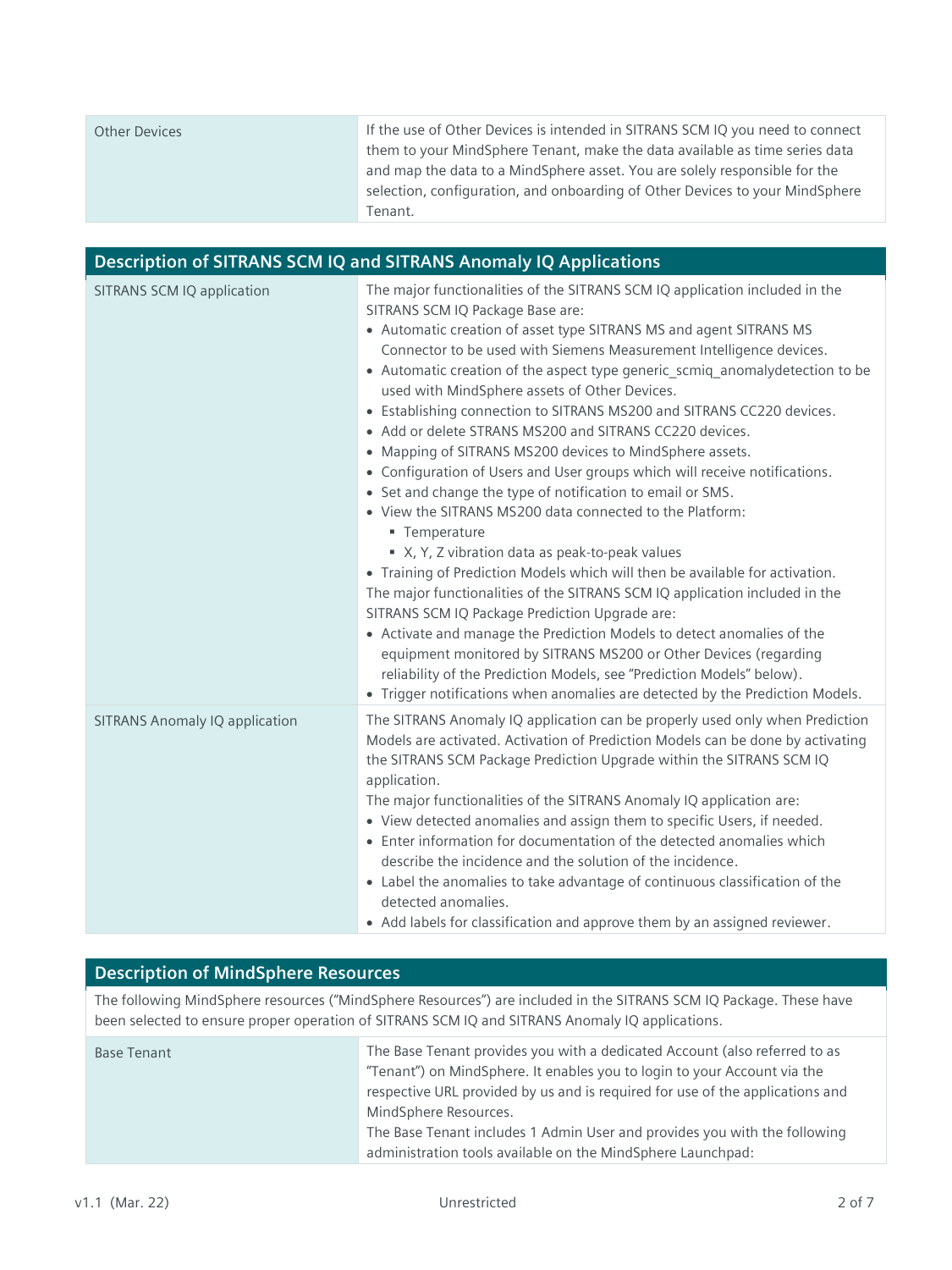|                              | • Usage Transparency: provides information regarding your consumption of<br>MindSphere Resources.<br>• Agent Diagnostic: allows you to activate and deactivate agent logfiles and to<br>access them.<br>• Settings: allow managing Users, permissions, rights, roles, groups,<br>Collaborations, subtenants <sup>1</sup> and tenant provider information. For every User,<br>an individual login is required. Users are also permitted to access and utilize<br>the user management for the purpose of receiving a service from you.<br>However, a user that receives a service from you shall not be granted with<br>administration rights, except for administration rights that are offered by the<br>user management of a subtenant <sup>1</sup> .<br>• Asset Manager: use Asset Manager to onboard & offboard agents to your<br>Account; configure assets, asset types and aspect types; manage the Sharing<br>of assets under a Collaboration between Accounts using Cross-Tenancy. The<br>User that is entitled to administrate the Asset Manager may permit users of a<br>subtenant <sup>1</sup> who receive a service from you to directly access the Asset<br>Manager in relation to the respective subtenant <sup>1</sup> .<br>• Upgrade: use Upgrade to order available upgrades to your subscribed and<br>additionally available MindSphere Resources (e.g. increase Users or agents);<br>get an overview of your requested and completed upgrades; manage pending<br>upgrade requests (authorized Users only). |
|------------------------------|------------------------------------------------------------------------------------------------------------------------------------------------------------------------------------------------------------------------------------------------------------------------------------------------------------------------------------------------------------------------------------------------------------------------------------------------------------------------------------------------------------------------------------------------------------------------------------------------------------------------------------------------------------------------------------------------------------------------------------------------------------------------------------------------------------------------------------------------------------------------------------------------------------------------------------------------------------------------------------------------------------------------------------------------------------------------------------------------------------------------------------------------------------------------------------------------------------------------------------------------------------------------------------------------------------------------------------------------------------------------------------------------------------------------------------------------------------------------------------------------------------------------------|
| User                         | It allows a defined number of Users to access your Account and use the<br>application.                                                                                                                                                                                                                                                                                                                                                                                                                                                                                                                                                                                                                                                                                                                                                                                                                                                                                                                                                                                                                                                                                                                                                                                                                                                                                                                                                                                                                                       |
| Agent                        | An agent is a software as part of a hardware device (e.g. MindConnect Nano) or<br>in the form of an application provided by Siemens or a Third Party which you<br>connect to your Account and which can ingest data into your Account and send<br>data to one or more asset instances.                                                                                                                                                                                                                                                                                                                                                                                                                                                                                                                                                                                                                                                                                                                                                                                                                                                                                                                                                                                                                                                                                                                                                                                                                                       |
| Asset Type                   | Asset type describes the type of an asset (e.g. a generic pump, gear box or<br>components of a drive train) including one or several attributes. An asset type is<br>a template that describes the attributes of a homogenous group of physical or<br>logical assets, which is used for asset modeling.<br>An asset type is a grouping of assets with common characteristics that<br>distinguish those assets as a group or class.                                                                                                                                                                                                                                                                                                                                                                                                                                                                                                                                                                                                                                                                                                                                                                                                                                                                                                                                                                                                                                                                                           |
| Asset Instance               | Asset instance reflects a physical and/or logical device within your Account, e.g.<br>production machine or production equipment would be an asset instance. Each<br>instance belongs to an asset type.                                                                                                                                                                                                                                                                                                                                                                                                                                                                                                                                                                                                                                                                                                                                                                                                                                                                                                                                                                                                                                                                                                                                                                                                                                                                                                                      |
| Time Series Data Ingest Rate | Time series data ingest rate represents the rate at which the sensor data is<br>ingested into the Platform. Data ingest is based on number of assets, number of<br>variables per asset, size per variable including overhead, read cycle interval and<br>sending frequency. This depends on the size of the requests containing time<br>series sent from you to the Platform. Time series data ingest rate is restricted to a<br>maximum of 100 KB/s per asset.                                                                                                                                                                                                                                                                                                                                                                                                                                                                                                                                                                                                                                                                                                                                                                                                                                                                                                                                                                                                                                                              |
| Time Series Data Storage     | Time series data storage represents the total volume of time series data<br>ingested and stored in the Platform for an Account.                                                                                                                                                                                                                                                                                                                                                                                                                                                                                                                                                                                                                                                                                                                                                                                                                                                                                                                                                                                                                                                                                                                                                                                                                                                                                                                                                                                              |
| <b>IoT File Storage</b>      | IoT file storage represents the total volume of files uploaded and stored on the<br>Platform for an Account.                                                                                                                                                                                                                                                                                                                                                                                                                                                                                                                                                                                                                                                                                                                                                                                                                                                                                                                                                                                                                                                                                                                                                                                                                                                                                                                                                                                                                 |
|                              | <sup>1)</sup> Please note that subtenants are not part of the SITRANS SCM IQ Package. Subtenants can be ordered separately for additional fees and can be used for OEM<br>Services as described in the Specific Terms for MindAccess IoT Value Plan available on www.mindsphere.io/terms. If you provide your customers with OEM<br>Services, the Specific Terms for MindAccess IoT Value Plan available on www.mindsphere.io/terms shall apply accordingly as if you had subscribed to a                                                                                                                                                                                                                                                                                                                                                                                                                                                                                                                                                                                                                                                                                                                                                                                                                                                                                                                                                                                                                                    |

MindAccess IoT Value Plan.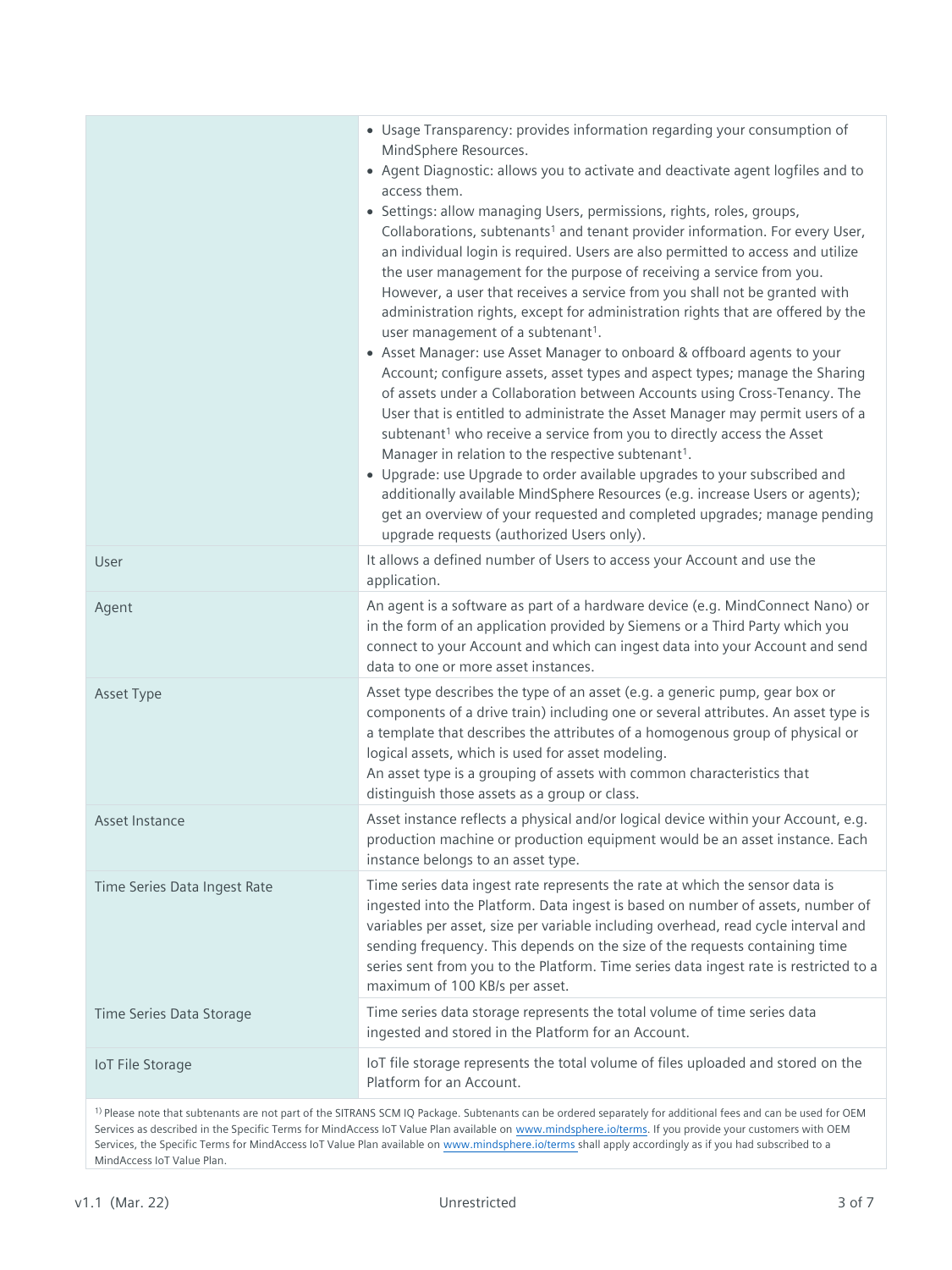#### **SITRANS SCM IQ Package Overview**

#### **Base subscription SITRANS SCM IQ Package Base**

The base subscription allows access to the functionalities of the SITRANS SCM IQ application and the SITRANS Anomaly IQ application (if activated) as described above. The MindSphere Resources included in the SITRANS SCM IQ Package Base are suitable to establish maximum 3 connections between the SITRANS MS200 device and the Platform, to start 3 Prediction Models and to use 3 months of Training Time for Prediction Models.

| SITRANS SCM IQ application (incl.<br>connectivity of 3 MS200 and 3<br><b>Prediction Models)</b> |                                                  |
|-------------------------------------------------------------------------------------------------|--------------------------------------------------|
| <b>SITRANS Anomaly IQ application</b>                                                           | ✓                                                |
| Base Tenant <sup>1</sup>                                                                        |                                                  |
| <b>Users</b>                                                                                    | 5                                                |
| Agent                                                                                           |                                                  |
| Asset Type                                                                                      |                                                  |
| <b>Asset Instances</b>                                                                          | 6                                                |
| Time Series Data Ingest Rate                                                                    | $0.05$ KB/s                                      |
| Time Series Data Storage                                                                        | 5 GB                                             |
| <b>IoT File Storage</b>                                                                         | $0.5$ GB                                         |
| <b>Application upgrade (optional)</b>                                                           | <b>SITRANS SCM IQ Package Prediction Upgrade</b> |

This upgrade can only be activated within the SITRANS SCM IQ application and allows you to use the functionalities of the SITRANS SCM IQ and SITRANS Anomaly IQ applications as described above. The SITRANS SCM IQ Package Prediction Upgrade includes the activation of 1 additional Prediction Model.

Fee  $20 \in I$  month<sup>2</sup>

| <b>Application and MindSphere</b><br>Resources upgrade (optional) | <b>SITRANS SCM IQ Package Sensor Upgrade</b>                                                                                                                                                                                                                                                                                                                         |
|-------------------------------------------------------------------|----------------------------------------------------------------------------------------------------------------------------------------------------------------------------------------------------------------------------------------------------------------------------------------------------------------------------------------------------------------------|
| <b>Fee</b>                                                        | $12 \text{ } \in I$ month <sup>2</sup>                                                                                                                                                                                                                                                                                                                               |
| activated within the SITRANS SCM IQ application.                  | The SITRANS SCM IQ Package Sensor Upgrade contains the following additional MindSphere Resources and is suitable to<br>establish 1 additional connection between the SITRANS MS200 device and the Platform. The SITRANS SCM IQ Package<br>Sensor Upgrade includes 1 additional month of Training Time for Prediction Models (if activated). This upgrade can only be |

| Asset Instance               | 1 additional Asset Instance                       |
|------------------------------|---------------------------------------------------|
| Time Series Data Ingest Rate | 0.01 KB/s additional Time Series Data Ingest Rate |

<sup>1)</sup> You can decide if a Base Tenant shall be created and provisioned to you as part of your SITRANS SCM IQ Package Base subscription or if the SITRANS SCM IQ Package Base (without a Base Tenant) shall be added to an existing Account (Base Tenant or MindAccess IoT Value Plan Account). A Package can only be added to an existing Account if the Account and Package are hosted in the same data center location. If you decide to add various Packages to one existing Account, please note the following: The MindSphere Resources included in the various Packages will be combined under one Account; it is your responsibility to allocate the MindSphere Resources to the various Packages according to your needs. The combination of MindSphere Resources under one Account may lead to technical limitations in their accessibility and should therefore not exceed the limits set out under

[https://sie.ag/MindSphere\\_TechnicalLimitationsforUsageofMindSphereServices;](https://sie.ag/MindSphere_TechnicalLimitationsforUsageofMindSphereServices) <sup>2)</sup>If a fee is displayed in a different currency on the product detail page of [SITRANS SCM IQ Package](https://www.dex.siemens.com/mindsphere/applications/SITRANS-smart-condition-monitor-iq-package-base) Base o[n http://www.mindsphere.io/store](http://www.mindsphere.io/store) in your country of residence at the date of activating any of the upgrades described herein, such displayed fee will be charged.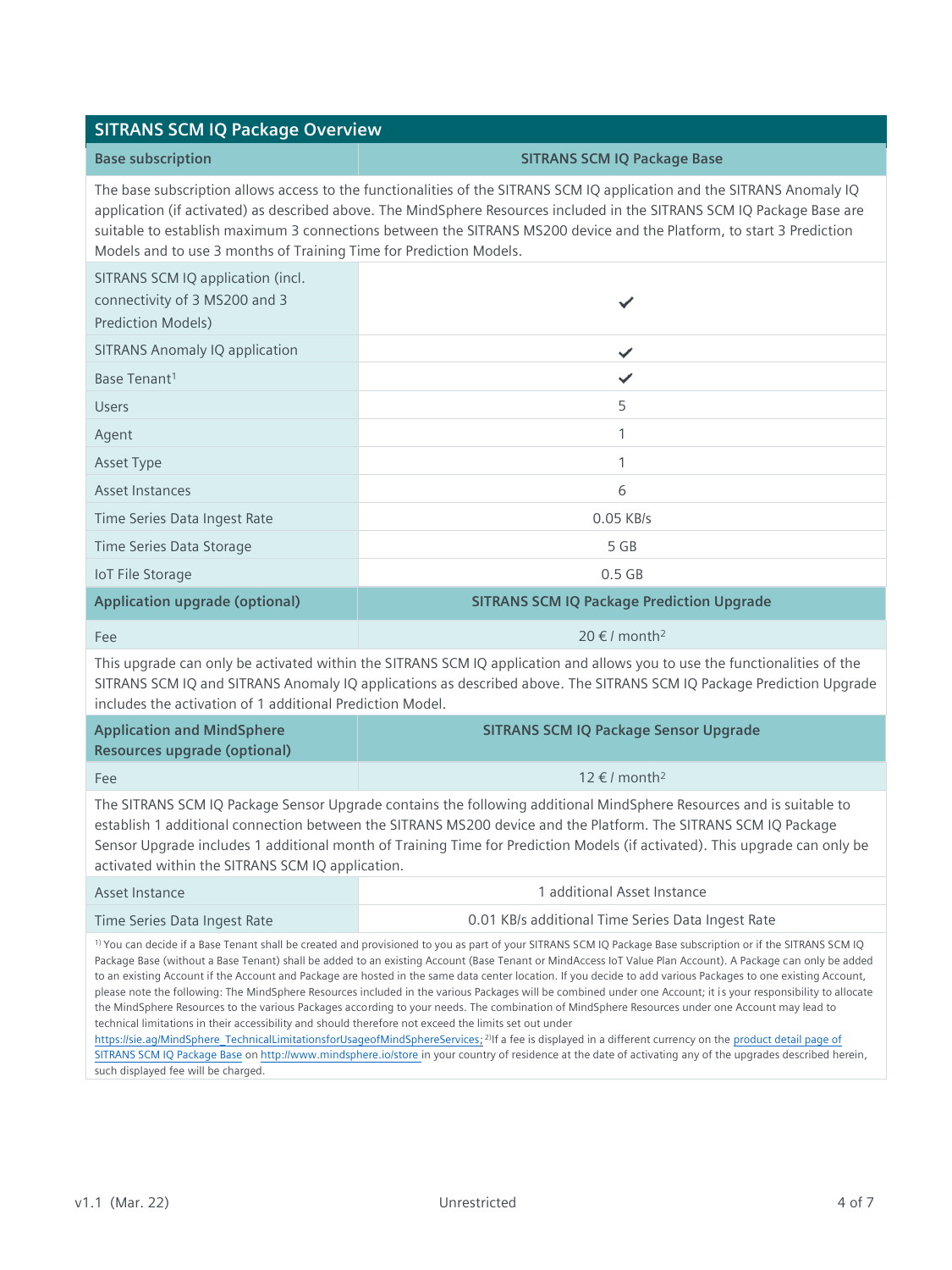| <b>Specific Terms</b>                                                       |                                                                                                                                                                                                                                                                                                                                                                                                                                                                                                                                                                                                                                                                                                                                                                                                                                                                                                                                                                           |
|-----------------------------------------------------------------------------|---------------------------------------------------------------------------------------------------------------------------------------------------------------------------------------------------------------------------------------------------------------------------------------------------------------------------------------------------------------------------------------------------------------------------------------------------------------------------------------------------------------------------------------------------------------------------------------------------------------------------------------------------------------------------------------------------------------------------------------------------------------------------------------------------------------------------------------------------------------------------------------------------------------------------------------------------------------------------|
| <b>Subscription Term</b>                                                    | The initial Subscription Term for SITRANS SCM IQ Package is 12 months.<br>Following expiration of the preceding Subscription Term, the subscription<br>automatically renews with a Subscription Term of 12 months at the then-current<br>terms made available under www.mindsphere.io/terms, unless either Party<br>notifies the other Party at least 60 days prior to the then-current expiration date<br>that it has elected not to renew.<br>Upon expiration of the Subscription Term for SITRANS SCM IQ Package Base<br>without renewal, any upgrades described herein will also be deactivated and<br>cannot be used any longer.                                                                                                                                                                                                                                                                                                                                     |
| Activation and deactivation of SITRANS<br>SCM IQ Package Prediction Upgrade | During the Subscription Term of the base subscription you may activate or<br>deactivate the SITRANS SCM IQ Package Prediction Upgrade at any time. The<br>deactivation can be done by deselecting the Prediction Model functionalities<br>from the selected asset in the SITRANS SCM IQ application. The deactivation shall<br>become effective at the end of the month in which the deselection was<br>conducted.                                                                                                                                                                                                                                                                                                                                                                                                                                                                                                                                                        |
| Activation and deactivation of SITRANS<br>SCM IQ Package Sensor Upgrade     | During the Subscription Term of the base subscription you may activate the<br>SITRANS SCM IQ Package Sensor Upgrade at any time. The deactivation of the<br>SITRANS SCM IQ Package Sensor Upgrade can be done by you at any time if not<br>in use with a SITRANS MS200 (disconnected). The deactivation shall become<br>effective at the end of the month in which the deselection was conducted.                                                                                                                                                                                                                                                                                                                                                                                                                                                                                                                                                                         |
| Payment terms                                                               | The fee for SITRANS SCM IQ Package Base is charged yearly in advance. Upon<br>activation and until deactivation of the SITRANS SCM IQ Package Sensor Upgrade<br>and SITRANS SCM IQ Prediction Upgrade, the fee for SITRANS SCM IQ Package<br>Sensor Upgrade and SITRANS SCM IQ Prediction Upgrade will be charged<br>monthly in arrears (calculated on daily basis).                                                                                                                                                                                                                                                                                                                                                                                                                                                                                                                                                                                                      |
| Data center location                                                        | Your Content processed by the MindSphere Resources is stored at rest in the<br>Area European Union as set out in the MindSphere Supplemental Terms<br>available on www.mindsphere.io/terms.                                                                                                                                                                                                                                                                                                                                                                                                                                                                                                                                                                                                                                                                                                                                                                               |
| Adaptation of fees                                                          | The fees during any renewed Subscription Term will be the same as during the<br>immediately prior Subscription Term, unless we notify you of a Fee Change at<br>least 90 days prior to the end of the then-current Subscription Term, in which<br>case the communicated Fee Change will be effective upon subscription renewal.<br>During the Subscription Term, we may change or add new fees (collectively<br>referred to as "Fee Change") due to and to the extent required to reflect: (i)<br>changes in the quality or functionalities of the Service; (ii) material changes in<br>market conditions; (iii) general increases in wages or other employment costs;<br>and/or (iv) changes in procurement costs due to price changes made by our<br>suppliers, in each case to the extent that the changes affect our provision of the<br>agreed Service. We will notify you of any Fee Change at least 60 days in advance<br>of the effective date of the Fee Change. |
| Service Level Agreement                                                     | The Monthly Uptime Percentage for the SITRANS SCM IQ and SITRANS Anomaly<br>IQ applications is at least 90%. Monthly Uptime Percentage is defined in the<br>MindSphere Supplemental Terms available on www.mindsphere.io/terms.                                                                                                                                                                                                                                                                                                                                                                                                                                                                                                                                                                                                                                                                                                                                           |
| Data use rights                                                             | "Collected Data" means the following data collected by the applications SITRANS<br>SCM IQ and SITRANS Anomaly IQ:<br>• Any device data collected from the asset (raw data),<br>• Processed data (KPIs, histograms, events, comments, plans).                                                                                                                                                                                                                                                                                                                                                                                                                                                                                                                                                                                                                                                                                                                              |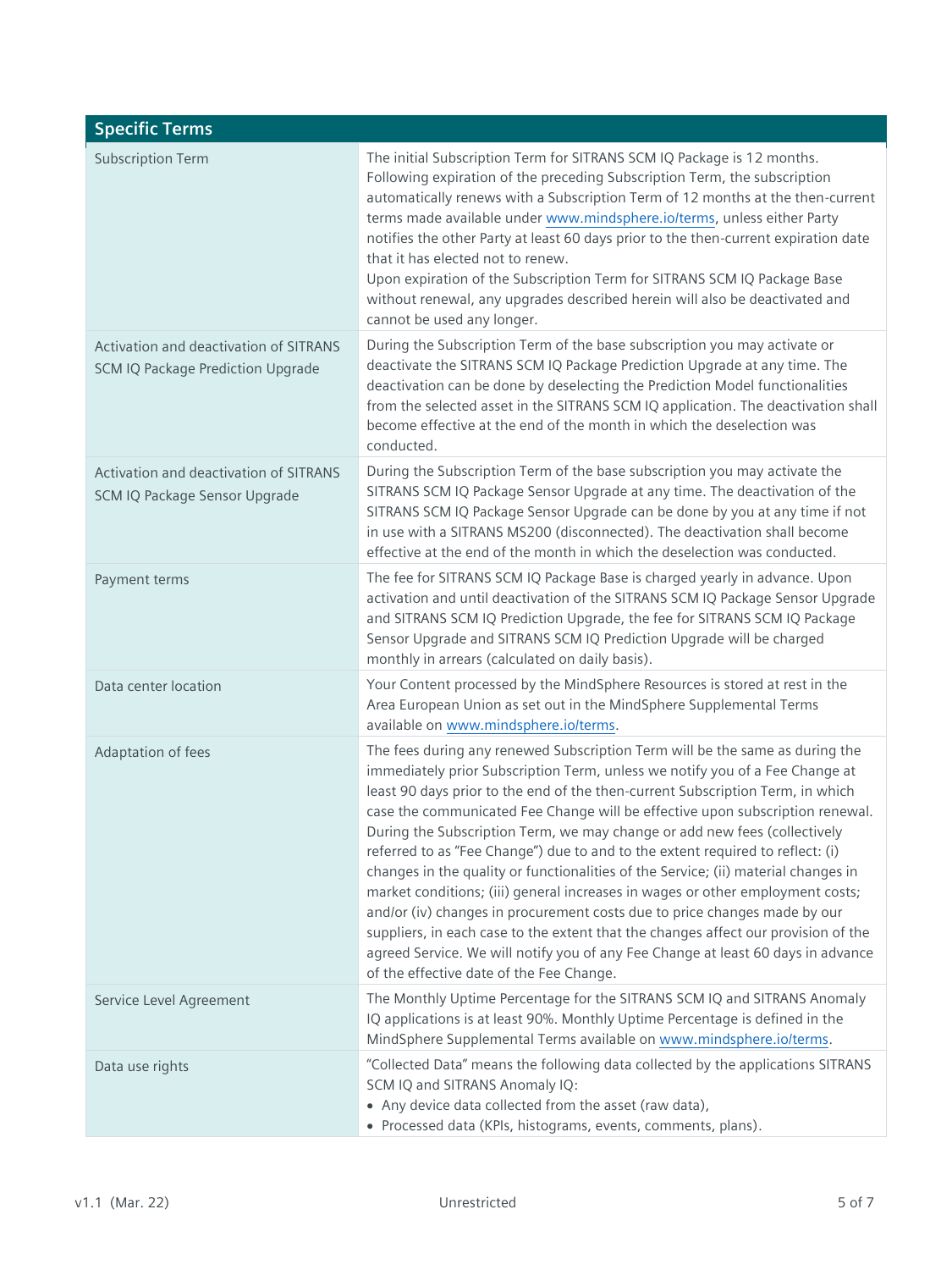|                                                           | You acknowledge that Collected Data may include copies made by the<br>application from certain parts of Your Content for use in accordance with this<br>Product Sheet and Specific Terms.<br>During and after the Subscription Term, Siemens and its business partners may<br>use Collected Data to improve the applications SITRANS SCM IQ and SITRANS<br>Anomaly IQ. Should Siemens divest substantially all of its assets of a business or<br>should an Affiliate cease to be an Affiliate of Siemens AG, the purchaser of the<br>divested business or the former Affiliate, respectively, may use the Collected<br>Data received by Siemens before divestment as permitted in this Product Sheet<br>and Specific Terms. Use of Collected Data in accordance with this Section will be<br>at Siemens' risk. |
|-----------------------------------------------------------|----------------------------------------------------------------------------------------------------------------------------------------------------------------------------------------------------------------------------------------------------------------------------------------------------------------------------------------------------------------------------------------------------------------------------------------------------------------------------------------------------------------------------------------------------------------------------------------------------------------------------------------------------------------------------------------------------------------------------------------------------------------------------------------------------------------|
| <b>Third Party Terms</b>                                  | The applications SITRANS SCM IQ and SITRANS Anomaly IQ contain Third Party<br>services, including open source software, commercial software, or software-<br>related managed services, which are subject to additional or different terms,<br>license rights, or require certain notices by their licensors, which we are obliged<br>to pass on to you as your licensor and to which you agree to abide ("Third Party<br>Terms"). The Third Party Terms for SITRANS SCM IQ and SITRANS Anomaly IQ<br>applications are made available via the following web links:<br>http://sie.ag/MindSphere-ThirdParty_SITRANSSCMIQ_SITRANSAnomalyIQ.                                                                                                                                                                        |
| Changes to the Product Sheet and<br><b>Specific Terms</b> | We may update this document from time to time during a Subscription Term in<br>order to reflect any changes agreed with or imposed by our subcontractors<br>(including changes in open source software license terms) or when we introduce<br>new MindSphere Resources, features, supplements, enhancements or<br>capabilities (e.g. that were not previously included with the subscription, but<br>added for no additional fee). Changes shall become binding upon release of a<br>new version of this document on www.mindsphere.io/terms.                                                                                                                                                                                                                                                                  |
| <b>Notification Services</b>                              | The application leverages MindSphere's Notification Service for the sending of<br>emails or other types of messages. The terms and conditions set out in the<br>Supplemental Terms for Notification Services available on<br>www.mindsphere.io/terms also apply to your use of the SITRANS SCM IQ and<br>SITRANS Anomaly IQ applications.                                                                                                                                                                                                                                                                                                                                                                                                                                                                      |
| Support                                                   | Support is available in German and English via email<br>(scm.support.industry@siemens.com). Hours of operation are Monday through<br>Friday, 8:00 am to 5:00 pm CET - excluding national and local holidays.                                                                                                                                                                                                                                                                                                                                                                                                                                                                                                                                                                                                   |

| <b>Export Control Requlations</b>                                                           |   |  |
|---------------------------------------------------------------------------------------------|---|--|
| Applicable for SITRANS SCM IQ and SITRANS Anomaly IQ applications and MindSphere Resources. |   |  |
| Al                                                                                          |   |  |
| <b>FCCN</b>                                                                                 | N |  |

| <b>Security Information</b> |                                                                                   |
|-----------------------------|-----------------------------------------------------------------------------------|
| General                     | In order to protect plants, systems, machines and networks against cyber          |
|                             | threats, it is necessary that you implement and continuously maintain a holistic, |
|                             | state-of-the-art industrial security concept.                                     |